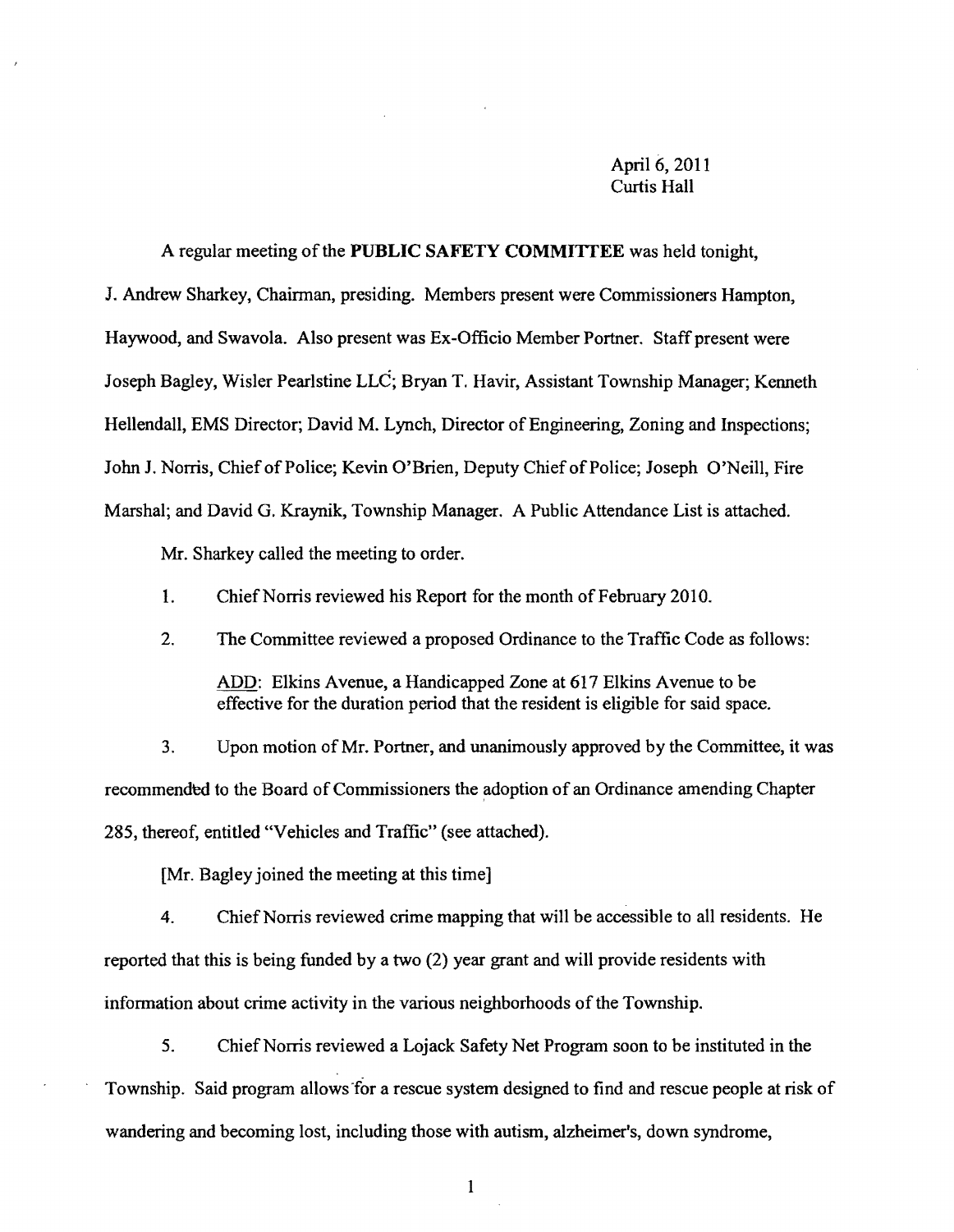dementia and other cognitive disorders. There is a SafetyNet Bracelet attached to the wrist or ankle, which allows the police to track the individual. The Police Department has the equipment and officers' training has been completed. There will be a monthly charge to individuals who sign up for it.

6. Upon motion of Mr. Portner, and unanimously approved by the Committee, the Police Activity/Community Policing Unit, Clearance and Juvenile Contact Reports for the month of February, 2011 were accepted.

7. Mr. O'Neill gave an update on the PECO underground wiring on Easton Road. There was a past underground fire in the area. PECO's Montgomery County representative advised that the PECO Reliability Department has not yet responded but a response is anticipated in the near future. Mr. Sharkey asked that said response be placed on a Public Safety agenda when it becomes available.

8. Upon motion ofMr. Portner, and unanimously approved by the Committee, the Report of the Fire Marshal for the month of February, 2011 was accepted.

9. Mr. Hellendall reported that a new ambulance was delivered today.

Upoq motion of Mr. Portner, and unanimously approved by the Committee, the Report of the EMS Director for the month of March, 2011 was accepted.

10. The Committee considered the award of a contract for a new roof for the Police Administration Building. Mr. Kraynik reported that bids were opened on February 22, 2011, and the low bid submitted is under budget. The alternative would be to make roof repairs instead, which would cost approximately \$5,000 to \$8,000 and would not have a warranty. This would allow time for the Commissioners to decide the future of the Police Administration Building.

2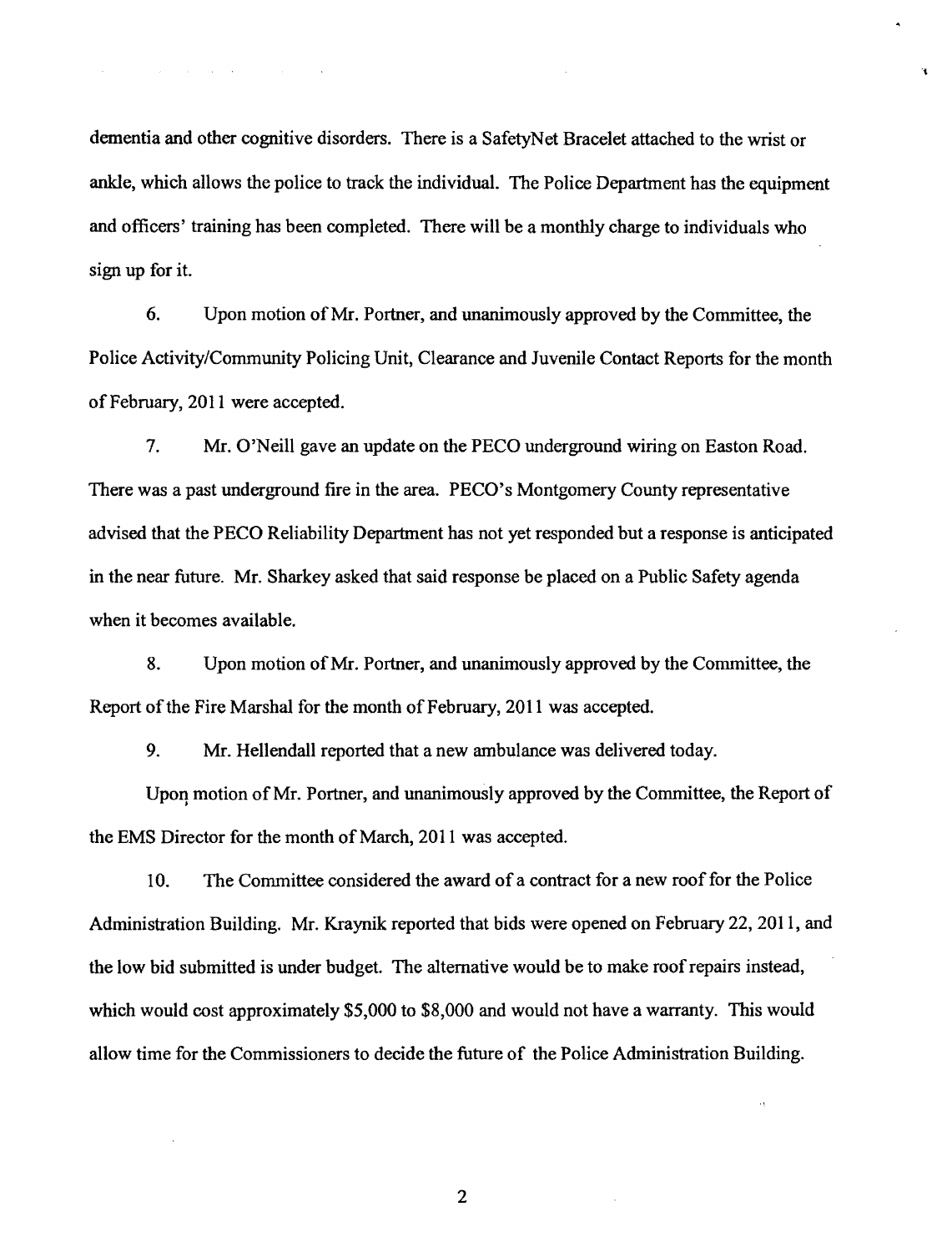11. Upon motion of Mr. Portner, and unanimously approved by the Committee, it is recommended to the Board of Commissions to reject all bids for a new roof at the police station as per bids opened on February 22,2011.

12. Under Old Business: Ms. Hampton addressed the issue of traffic along the 100 block of Waverly Road as discussed at the Committee's March meeting. The road is being used as a traffic cut-thru, according to neighbors. LT AP (pennDOT's "Local Traffic Assistance Program'') has reviewed the area but has not yet submitted recommendations. She felt that some interim action was needed while the Township waited for LT AP's response such as installation of a "No Left Turn" or "No Entry" onto Waverly Road from Glenside Avenue during peak morning and evening hours with the exception of public safety, emergency and school vehicles; a 4-Way Stop at Glenside and Hewett Roads; removal of the 4-Way Stop at Waverly Road and Glenside Avenue; and installation of a two-way Stop Signs at North and South A venues. Ms. Hampton noted that there were grading issues at Hewett Road and Glenside A venue but there are similar grading issues on various roads throughout the Township.

Mr. Sharkey asked about the timeframe for LTAP's response. Chief Norris responded that LT AP informed him that they were very busy and would try to provide the Township with a response as soon as possible. Mr. Sharkey stated that he understood Ms. Hampton's point of view but it was his opinion that the Township should not enact traffic measures that might worsen the situation before it hears from LT AP. If any action is taken, he felt it should be the correct action. He also felt that neighbors on the surrounding streets should have the opportunity to provide input, and when LTAP's recommendations are received, they should be placed on a future agenda of the Public Safety Committee. Mr. Hampton stated that she has researched case law, and there is insufficient case law that supports a municipality superseding PennDOT and LTAP guidelines but she will continue her research. Mr. Swavola asked about LTAP's

3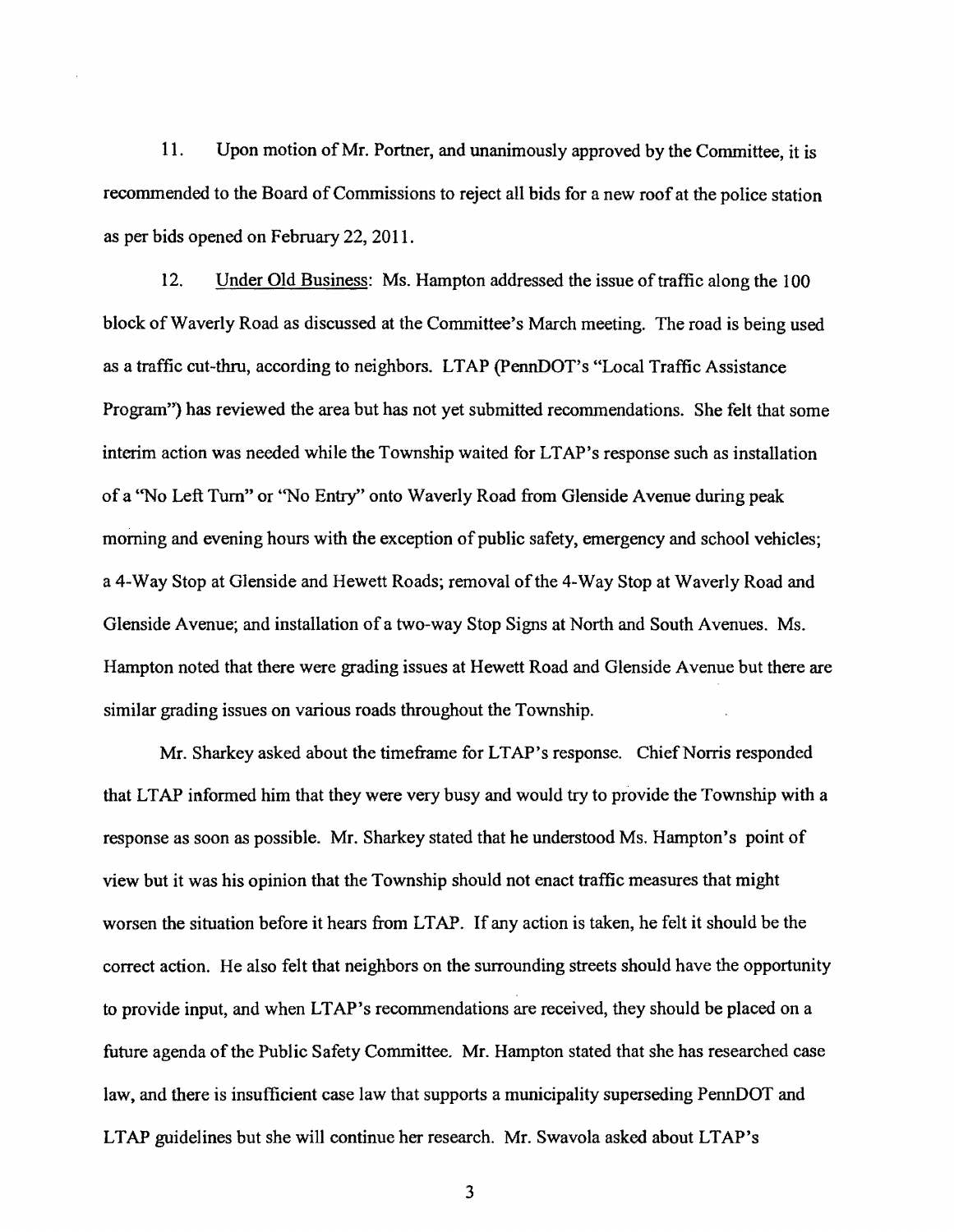methodology, Chief Norris advised that LTAP physically reviewed the neighborhood, drew an overlay map, and counted traffic volume to formulate a plan to address the concern that Waverly Road is being used as a cut-thru street. Chief Norris also reviewed LTAP's past recommendations that resulted in the current Stop Signs.

There was a comment from the public:

Lisa Terry, 120 Waverly Road, felt that LTAP did not give any consideration to Waverly Road in the past, which has created the current situation.

13. Under Citizens' Forum:

Darlene Melton, 1829 Chelsea Road, expressed concern about bikes that have been attached to the Stop Sign at Penrose and Cheltenham Avenues, and it appears that loitering has begun in that area. She asked for police monitoring of the area.

There being no further business, upon motion of Mr. Portner, and unanimously approved

by the Committee, the meeting was adjourned.

David G. Kraypik

Township Manager

as per Anna Marie Felix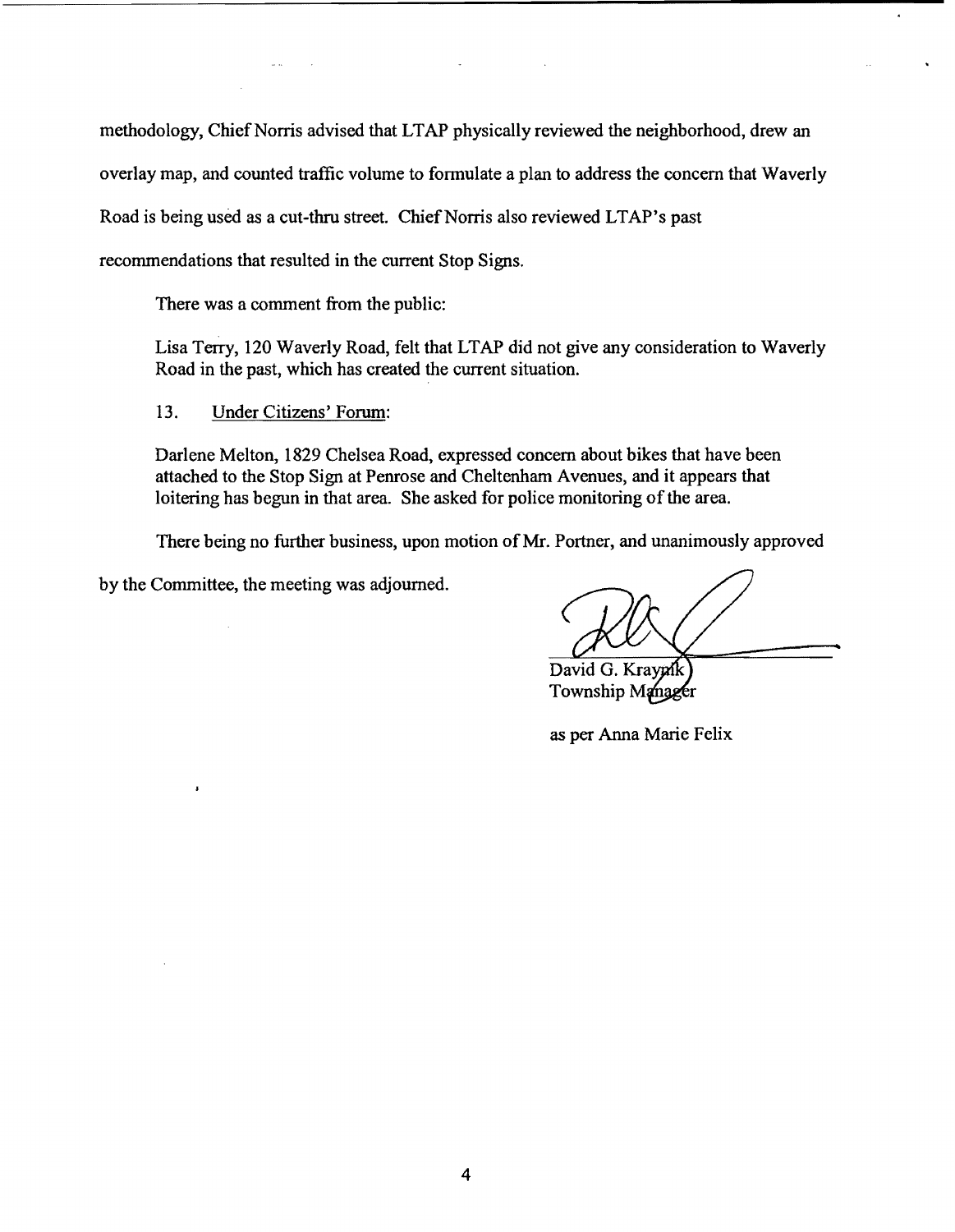| PUBLIC ATTENDANCE LIST<br>Public Affairs Committee, 7:30 p.m.<br>Public Safety Committee, 7:45 p.m.<br>Building and Zoning Committee, 8:00 p.m.<br>Wednesday, April 6, 2011<br><b>Curtis Hall</b> |                                |                                             |  |
|---------------------------------------------------------------------------------------------------------------------------------------------------------------------------------------------------|--------------------------------|---------------------------------------------|--|
| <b>NAME</b><br>(Please Print)                                                                                                                                                                     | ADDRESS                        | E-MAIL and to a neutre no contr             |  |
| Anneclubre White                                                                                                                                                                                  |                                | afn beryld misn. Cim<br>$(215)386 - 7273$   |  |
| B. Mailh                                                                                                                                                                                          | 508 hindley Rd Blenside        | <b>CORRACH</b><br>beverly @bsc-warddwidegin |  |
| Tom McHagh                                                                                                                                                                                        | $127$ Heweft Rd.               |                                             |  |
| Junes J. McCan                                                                                                                                                                                    | 417 Boyce Rd                   |                                             |  |
| Jee Vescorict                                                                                                                                                                                     | 107 Tootsoy                    |                                             |  |
| TAUD C. Carter                                                                                                                                                                                    | 321<br>GERANTAGE<br><u>C.p</u> | dleohen 1@jix.netcom.com                    |  |
| David Harrower                                                                                                                                                                                    | $509$ Fox $100$ .<br>Glenside  |                                             |  |
| Phil                                                                                                                                                                                              | chutu                          |                                             |  |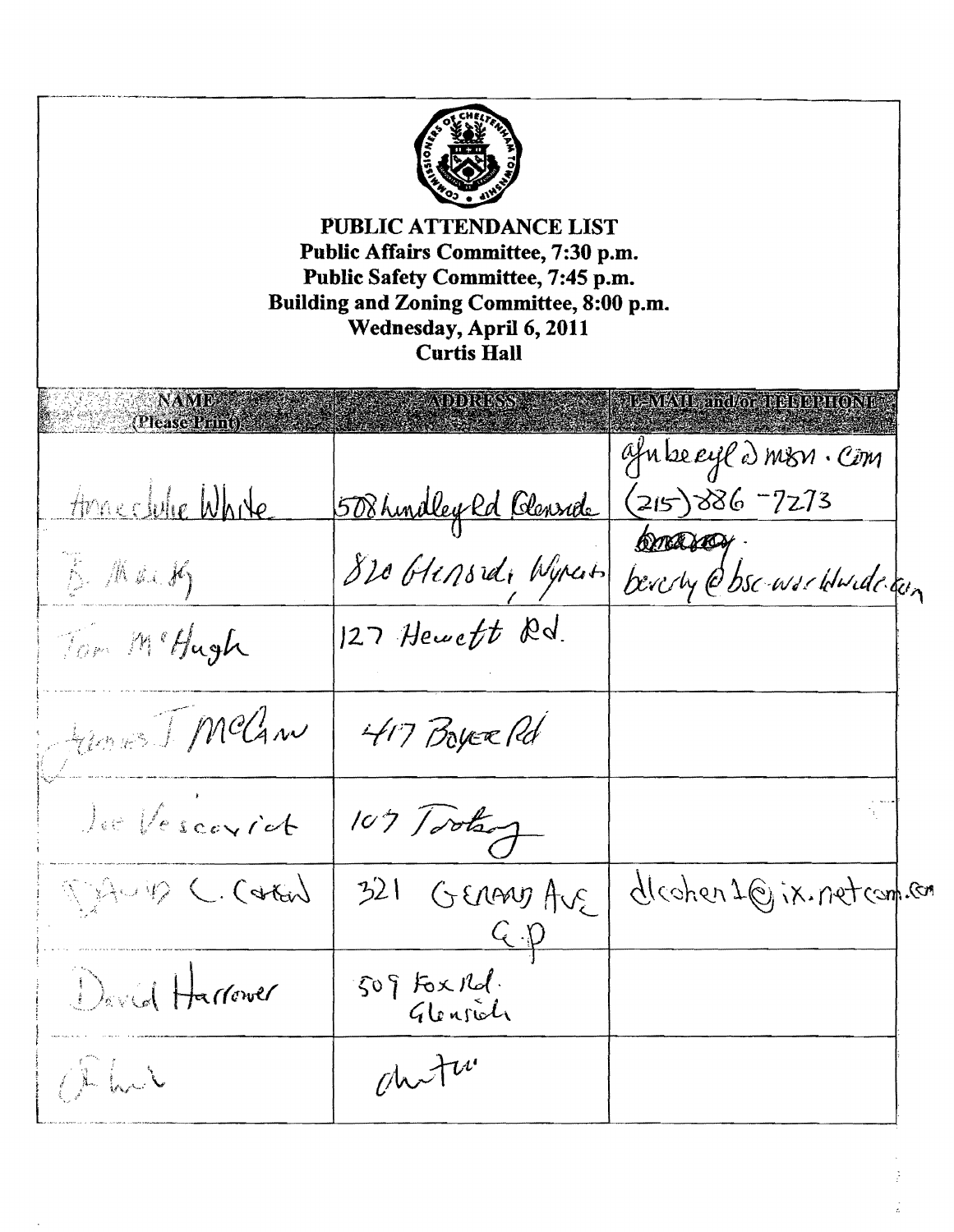

| $\sim$ $\alpha$ (RNMB)      | AUDIRIESS A                         | JE NEVIL and/o IBDUORFOND |
|-----------------------------|-------------------------------------|---------------------------|
| SATK <sub>P</sub><br>JATLES | 901 ASHBOURNE RD<br>CHELT 190121105 | 2153791758                |
| GREBORY SATKO               | $\vec{B}$ and $\vec{B}$             | 21591758                  |
| Natalie Hunsley             | D Laurenside Kf                     | h hursky@yahoo.           |
| Steve Strahr                | gr Muse Au                          |                           |
| $\pmb{\ast}$                |                                     |                           |
|                             |                                     |                           |
|                             |                                     |                           |
|                             |                                     |                           |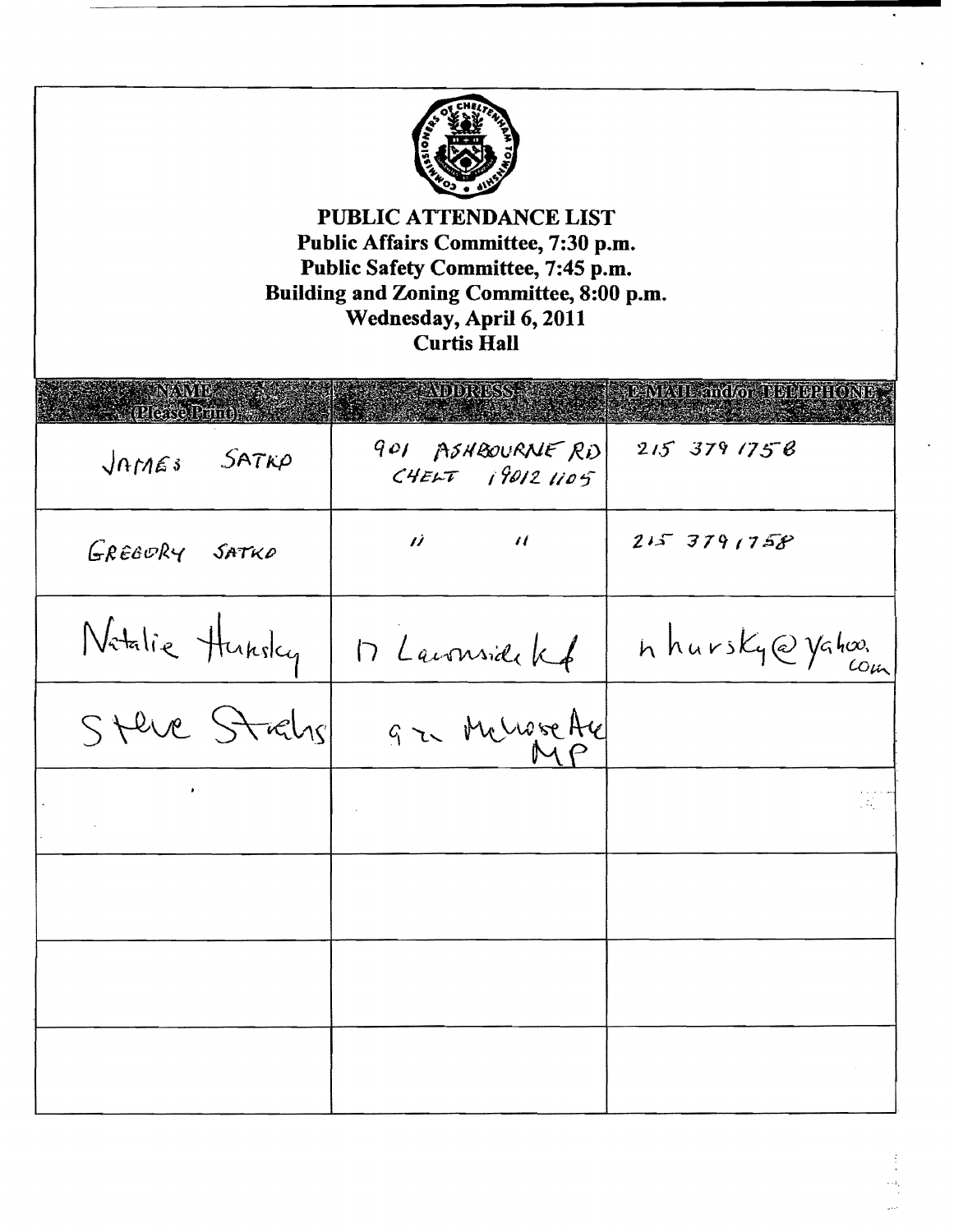**PUBLIC ATTENDANCE LIST Public Affairs Committee, 7:30 p.m. Public Safety Committee, 7:45 p.m. Building and Zoning Committee, 8:00 p.m. Wednesday,** April 6, **2011 Curtis Hall** IEMA IE znako erregeletario 540 HAS BROOK AVE Tim Schuck  $215 - 663 - 9682$ Lisa Erkert 406 BoyerRd 215-379-3628  $215 - 379 - 3628$ Robert Frkert  $406$   $B<sub>91</sub>er Rd$ sarta 7 @hfme:1 157 Greenwood Maura Iane mondal Garen Wichael Brand St  $|2|$   $W_{\leq v_{e}}|$  $215 - 620 - 3843$ 712 Camberly  $F_{\Gamma K}$  Schwarz sc *hvv£t/"*7-\_>7*S-*f) 4ci:  $\zeta$  $\mathsf{r}_1$ David MCGNUCH  $113$ wanczerzal  $21580 - 2215$  $D$ /ANE HamBurg 532 DeorgianRV 215-884-0270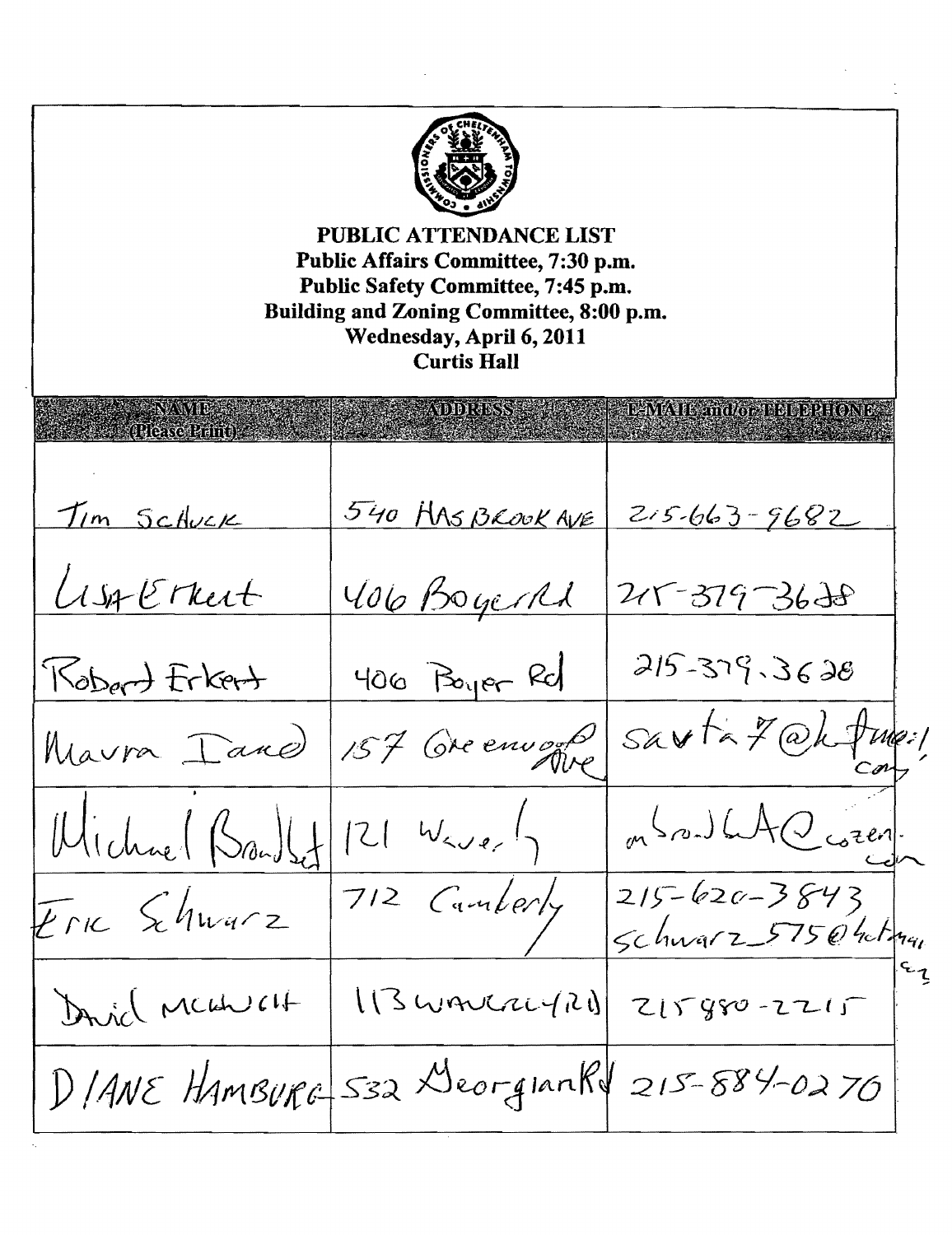| <b>PUBLIC ATTENDANCE LIST</b><br>Public Affairs Committee, 7:30 p.m.<br>Public Safety Committee, 7:45 p.m.<br>Building and Zoning Committee, 8:00 p.m.<br>Wednesday, April 6, 2011<br><b>Curtis Hall</b> |                          |                                                                                                                       |  |
|----------------------------------------------------------------------------------------------------------------------------------------------------------------------------------------------------------|--------------------------|-----------------------------------------------------------------------------------------------------------------------|--|
| AYANDI<br>(Roise Band)                                                                                                                                                                                   | AVDDRUSSS -              | <b>Extented to any control of the Control of Control of the Control of Control of the Control of Control of The C</b> |  |
| LISA RITTLER<br>Where Eugis Cafe                                                                                                                                                                         | $2641$ $CHUE420.$        | elcyscoffeerings<br>C concerst net                                                                                    |  |
| Fee Phillipine                                                                                                                                                                                           | 122 Womener              | $215 - 920 - 2722$                                                                                                    |  |
| Maureen Huff                                                                                                                                                                                             | 117 SEaston Re           | Sweetmaggfensige                                                                                                      |  |
| DARGUE MEZUN                                                                                                                                                                                             | 1839, Chelsea Rol        |                                                                                                                       |  |
| JOE Pocrar                                                                                                                                                                                               | M Ewarry Nd<br>WyLish PA | irpodraze comenting                                                                                                   |  |
| BUB DEMANO                                                                                                                                                                                               | $65$ himakw /            | DEMARIY WRECUN. NG                                                                                                    |  |
| WHITCH DIGONNO-TELA                                                                                                                                                                                      | 3< CARRELA.<br>$-19077$  |                                                                                                                       |  |
| CHRAS DRACH                                                                                                                                                                                              | 614 croyden Rl           | 2157839303                                                                                                            |  |

Ĵ